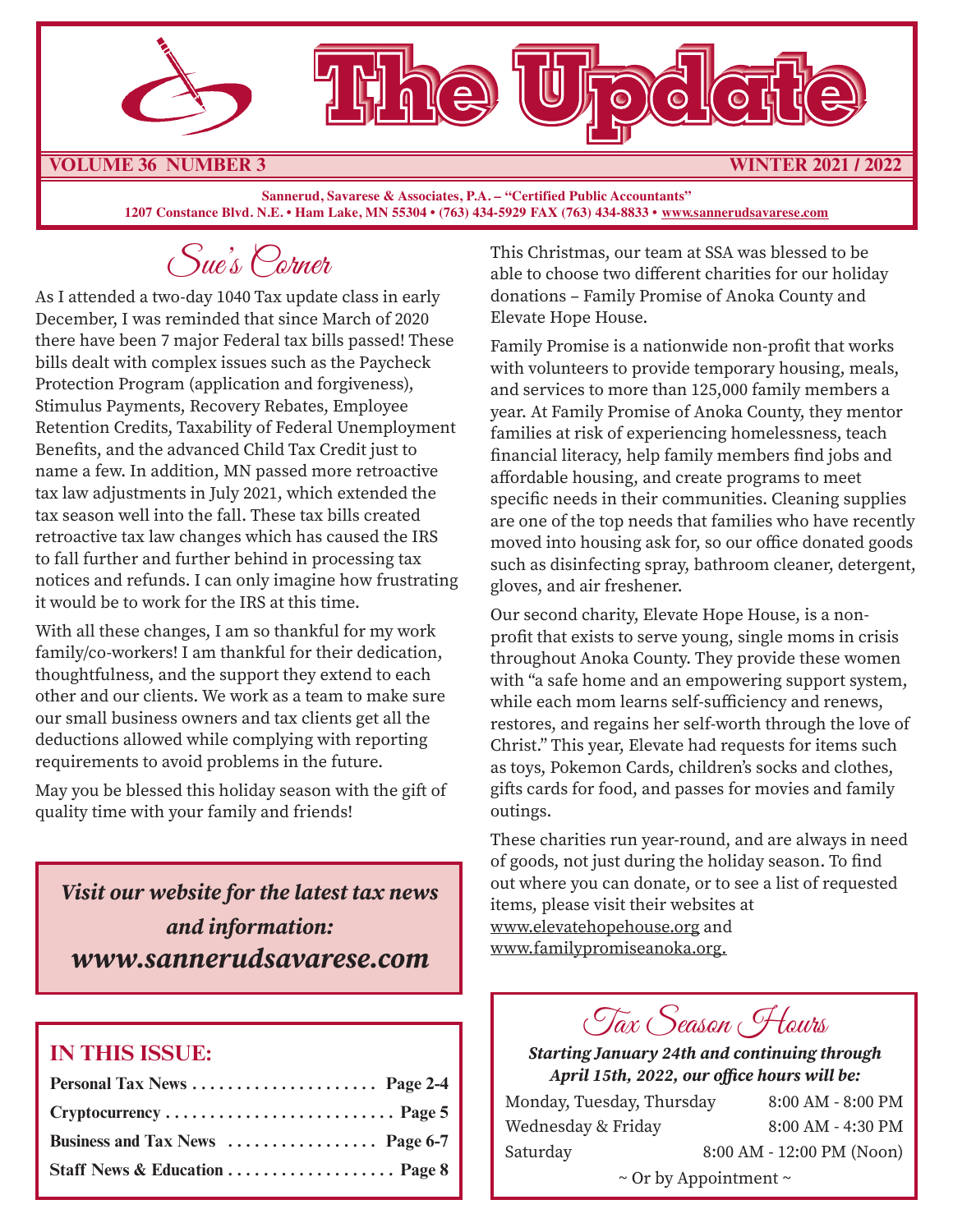## **PERSONAL TAX NEWS & INFO**

#### *PLEASE GIVE US YOUR CHILDCARE TAX CREDIT LETTER!*

If you received an advance childcare tax credit in 2021, you will be receiving Letter 6419 from the IRS in January of 2022 which should recap the payments you have received. Please KEEP this letter and give a copy of it to your tax preparer along with your other tax information.

### *Bring in Your Yellow Papers!!*

As we head into the tax season, we want to remind our clients to please bring in your filled out organizer with your signed Letter of Understanding and checklist – they are the yellow pages in the middle of the organizer. It's ok if you can't fill everything out or if you have questions, just please don't forget these! They are very helpful to our tax preparers and will help ensure your return is prepared accurately and efficiently.

### *What can I do to get ready to file taxes in 2022?*

- 1. Organized tax records make preparing a complete and accurate tax return easier. They help avoid errors that lead to processing delays that slow refunds. Having all needed documents on hand before taxpayers prepare your return helps them file it completely and accurately. This includes:
	- a. Forms W-2 from employers
	- b. Forms 1099 from banks, issuing agencies and other payers including unemployment compensation, dividends, distributions from a pension, annuity or retirement plan
	- c. Form 1099-K, 1099-MISC, W-2 or other income statement for workers in the gig economy
	- d. Form 1099-INT for interest received
	- e. Other income documents and records of virtual currency transactions
- 2. Taxpayers should also keep end of year documents including:
	- a. Letter 6419, 2021 Total Advance Child Tax Credit
	- b. Letter 6475, Your 2021 Economic Impact Payment
	- c. Form 1095-A, Health Ins. Marketplace Statement
- 3. Confirm mailing and email addresses and report name changes to your employer, bank, the USPS, and the Social Security Administration. You can report address changes by completing Form 8822 "Change of Address", and sending it to the IRS.
- 4. Set up an online account with the IRS you'll be able to access the latest available information about your federal tax account and get status updates on your refund. (IRS.gov)

### *1 in 10 Americans has missing money, here's how to claim yours*

People lose things all the time, a winter glove, a wallet, a phone, and even money, yes money. 1 in 10 Americans has unclaimed money from missing bank accounts and paychecks, or money they never knew they had.

To check if you have unclaimed money, head to MissingMoney.com or the Minnesota Department of Commerce website and type in your name. If you have missing money, it will show up and the website will tell you how to claim it. "Every state in the country has an unclaimed property program," says Peter Brickwedde, assistant commissioner at the Minnesota Department of Commerce. "Here in Minnesota we average about \$35 to \$40 million a year returned to Minnesotans."

That money can come from a variety of sources; from bank accounts, security deposits, or even unclaimed paychecks that people have lost track of. Brickwedde says companies are legally required to hold onto that money. First, the company must make a concerted effort to reunite the missing money with its owner. If the company is unable to track down the owner, the company is then legally required to hold onto the money for a few years. Brickwedde says the length of time depends on the type of company that is holding the money, and the type of account the money is coming from. "Usually it's a time period of three to seven years," Brickwedde explains.

Once that time period ends, companies are then required to send that money over to the state in which they do business. Here in Minnesota, the Department of Commerce is the governmental entity that keeps track of this money, and the department must hold onto that money indefinitely, or until the owner comes forward to claim it. (Kare 11 News)

*Tip:* It's well worth it to check for yourself to see if you have missing money, but check for your friends and relatives as well. Some of our staff here at SSA have found unclaimed money for grandparents with missing insurance claims, friends that have moved to a different state, and relatives who have an unclaimed investment they forgot about.

 $\mathfrak{p}$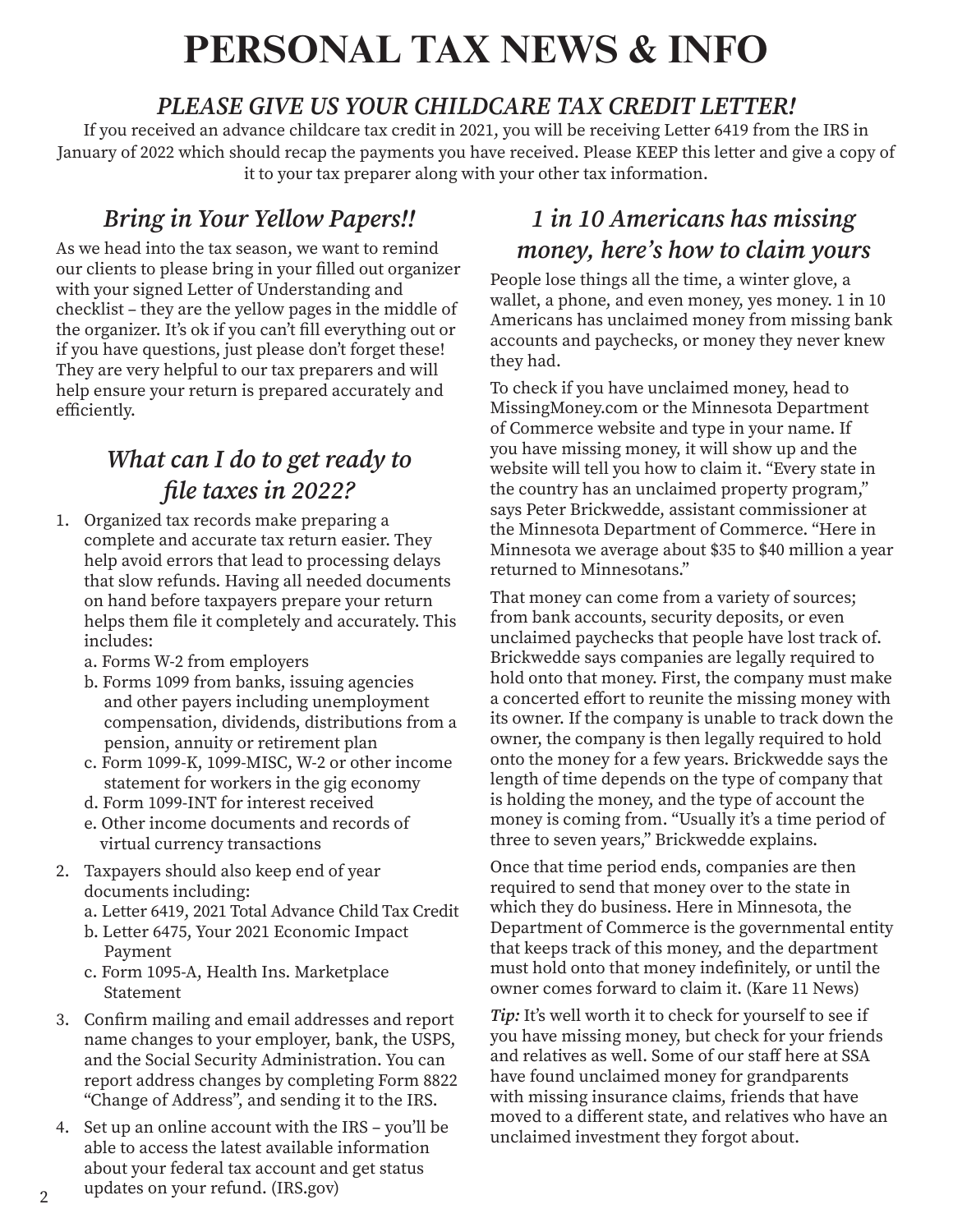## **PERSONAL TAX NEWS & INFO**

### *SCAM ALERT: The Social Security Administration will never threaten, scare, or pressure you to take an immediate action.*

If you receive a call, text, or email that…

- Threatens to suspend your **Social Security number**, even if they have part or all of your Social Security number
- Warns of **arrest or legal action**
- Demands or requests **immediate payment**
- Requires payment by **gift card, prepaid debit card, internet currency, or by mailing cash**
- Pressures you for **personal information**
- Requests **secrecy**
- Threatens to **seize your bank account**
- Promises to increase your Social Security benefit
- Tries to gain your trust by providing **fake "documentation," false "evidence," or the name of a real government official**

#### **… it is a scam!**

#### **Do not give scammers money or personal information – Ignore Them!**

**Protect yourself and others from Social Securityrelated scams**

- **• Try to stay calm.** Do not provide anyone with money or personal information when you feel pressured, threatened, or scared.
- **• Hang up or ignore it.** If you receive a suspicious call, text, or email, hang up or do not respond. Government employees will not threaten you, demand immediate payment, or try to gain your trust by sending you pictures or documents.
- **• Report Social Security-related scams.** If you receive a suspicious call, text, or email that mentions Social Security, ignore it and report it to the SSA Office of the Inspector General (OIG) at OIG.SSA.org. Do not be embarrassed if you shared personal information or suffered a financial loss. (Social  $\frac{1}{2}$ Security Administration)



## *Financial Safety: The often-forgotten piece of disaster preparedness.*

After a natural disaster, having access to personal financial, insurance, medical, and other records can help people start the recovery process quickly. Here are a few things taxpayers can do to help protect their financial safety in a disaster situation:

**Update emergency plans.** A disaster can strike at any time. Personal and business situations are constantly evolving, so taxpayers should review their emergency plans annually.

**Create electronic copies of documents.** Taxpayers should keep documents in a safe place. This includes bank statements, tax returns and insurance policies. This is especially easy now since many financial institutions provide statements and documents electronically. If original documents are available only on paper, taxpayers can use a scanner and save them on a USB flash drive, CD or in the cloud.

**Document valuables.** Documenting valuables by taking pictures or videoing them before a disaster strikes makes it easier to claim insurance and tax benefits, if necessary. IRS.gov has a disaster loss workbook that can help taxpayers compile a roomby-room list of belongings.

**Understand tax relief is available in disaster situations.** Information on Disaster Assistance and Emergency Relief for Individuals and Businesses is available at IRS.gov. Taxpayers should also review the itemized deduction for casualty and theft losses. Net personal casualty and theft losses are deductible only to the extent they're attributable to a federally declared disaster. Claims must include the FEMA code assigned to the disaster. (IRS.gov)

#### *Student Loan Interest*

Taxpayers paying qualified education loans may be able to deduct up to \$2,500 of interest on the loans in 2021. There is a phase out that begins for taxpayers with modified adjusted gross income above \$70,000 for single taxpayers and \$140,000 for married filing joint taxpayers.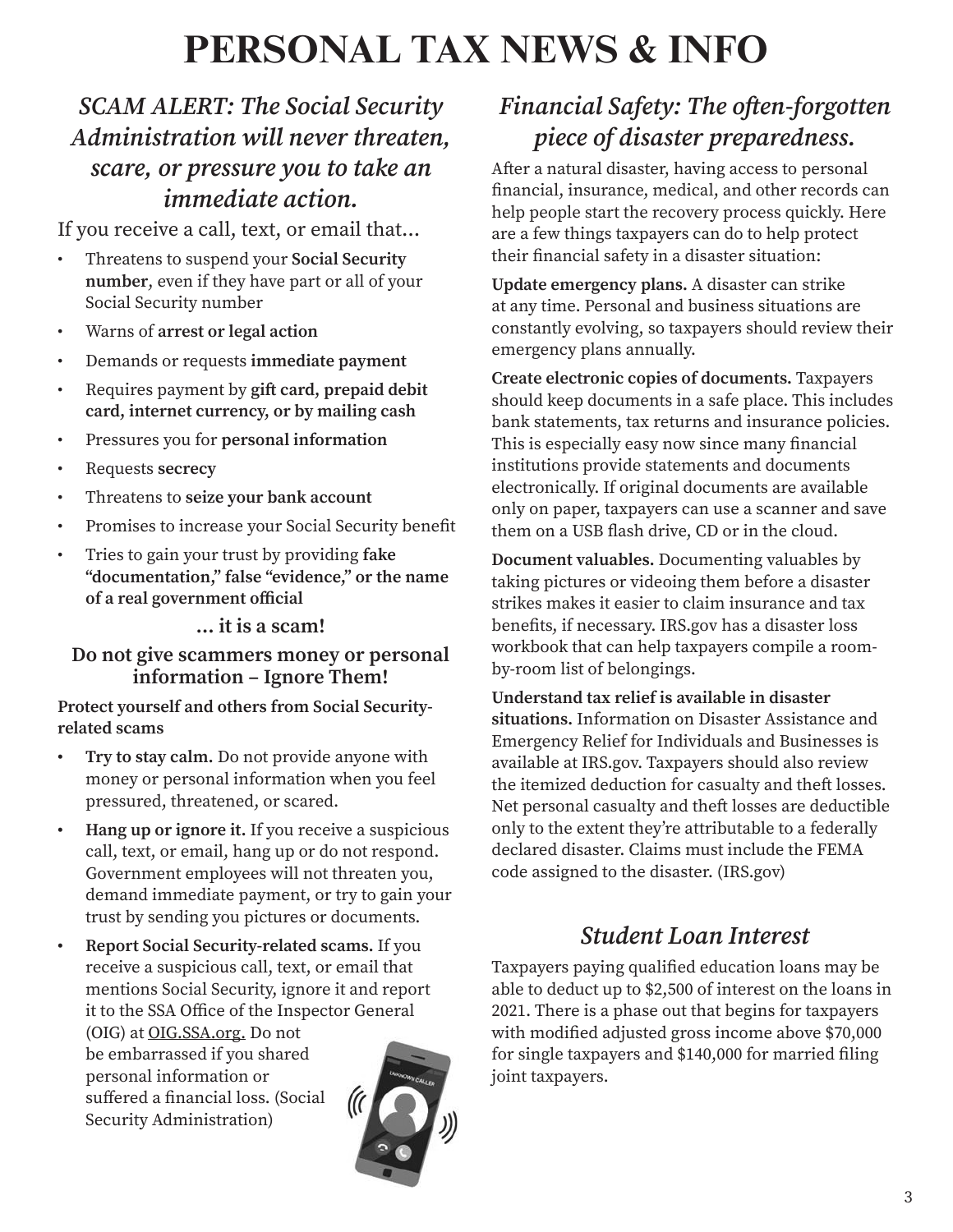## **PERSONAL TAX NEWS & INFO**

### *1099-K Now Required for Transactions over \$600*

In an IRS amendment in the American Rescue Plan Act of 2021, payments received from goods and services companies such as eBay, Venmo, PayPal, etc., will now require a 1099-K for transactions beyond \$600. Currently, a 1099-K is only required when a user receives more than \$20,000 in goods and services transactions **and** more than 200 goods and services transactions in a calendar year. Effective January 1, 2022, the new \$600 threshold will be applicable for goods and services sold for profit and considered taxable income. Transactions on these sites that are **NOT** considered taxable include:

- Amounts from selling personal items at a loss
- Amounts sent as a reimbursement
- Amounts sent as a gift

So, for example, if you purchased a chair for \$400 and sold it for \$100, this amount would not be subject to income tax. If you paid your roommate back for rent using Venmo, this would not be a for profit, taxable transaction. This threshold is industry wide for all Third Party Settlement Organizations and does not just apply to Venmo or PayPal. We are hoping to be receiving more guidance from the IRS on determining taxable/non-taxable income on these forms in the coming months.

**Note:** To remain tax compliant, these companies will now be asking their users to verify their identity with an Employer Identification Number, Individual Tax ID Number, or Social Security Number. (PayPal Newsroom, Thompson Reuters)

#### *Economic Impact Payments and claiming the Recovery Rebate Credit*

Individuals who didn't qualify for the third Economic Impact Payment or did not receive the full amount may be eligible for the Recovery Rebate Credit based on their 2021 tax information.

In early 2022, the IRS will send Letter 6475 that contains the total amount of the third Economic Impact Payment and any Plus-Up Payments received. People should keep this and any other IRS letters about their stimulus payments with other tax records. Individuals can also log in to their IRS.gov Online Account to securely access their Economic Impact Payment amounts.

#### *When does my dependent have to file a return?*

A dependent must file a return if the dependent has:

- 1. Earned income only, and the total is more than \$12,500.
- 2. Unearned income only (i.e., income which is not compensation for services), and the total is more than \$1,100.
- 3. If the unearned income is greater than \$350 AND the total unearned and earned income is greater than \$12,500. (This may be confusing – here are a few examples)
	- a. If your dependent has unearned income of \$375 and earned income of \$12,000, then 375 + 12,000 = \$12,375 – they DO NOT have to file.
	- b. If your dependent has unearned income of \$375 and earned income of \$12,600, then  $375 + 12,600 = $12,975 - they DO have to file.$

### *New IRS Forms for Gig Economy / Sharing Economies*

What is gig work? It is a certain activity you do to earn income, often through an app or website, like Uber, Airbnb, or Doordash. These activities can include:

- Driving a car for booked rides or food deliveries
- Renting out property or part of it
- Running errands or complete tasks
- Selling goods online
- Provide creative or professional services

The IRS is becoming much stricter on this kind of income, and it may soon adapt the \$600 threshold on gig economy the way it has for 1099-Ks with eBay and Venmo. There is a new Gig Economy Tax Center on IRS.gov that will include resources such as:

- Filing requirements
- Quarterly estimated income tax payments
- Paying FICA, Medicare, & self-employment taxes
- Special rules for reporting vacation home rentals (IRS.gov)

**Note:** Companies like Lyft and Uber will be sending out year-end summaries that include total mileage while you were working. **This mileage summary may only include miles driven with a passenger in the car and may not include the miles driven to each new pickup location – which are also tax-deductible miles!** We strongly recommend that you download an additional app while on your shift to track all miles driven each day so you can get the maximum deductible amount.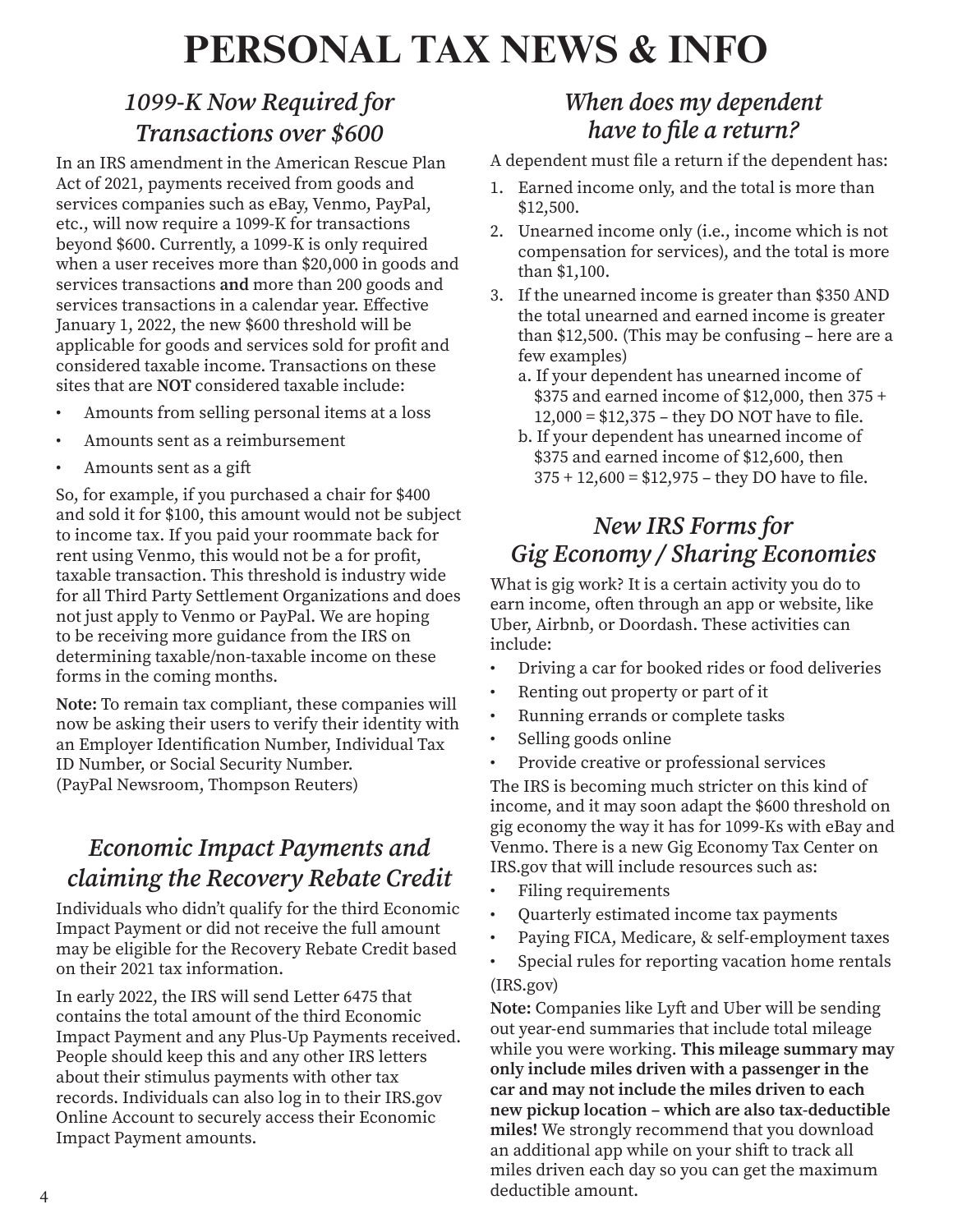# **CRYPTOCURRENCY**

The last two years have seen explosive growth in US consumer interest in crypto-currency transactions, purchases and use. Sadly, very few consumers understand the income tax and foreign reporting obligations that accompany crypto-currency activities, and the incorrect and misleading information floating around on the internet is frightening to us as tax professionals.

Congress and the IRS have both become aggressively involved in monitoring the activities and the failure to correctly report crypto, and on November 15th the President signed even stronger legislation to track the activities. As an example, were you aware that one penalty for failure to report crypto activities can be 50% of the highest balance in the account *each year*? And given enough non-reported income, criminal prosecution for tax evasion. **There is no statute of limitations for income that is not reported on a taxpayers timely filed return.**

We must strongly remind you that crypto activity must be reported to us so that we may appropriately report it on your tax return. Additionally, because of the compliance rules, the reporting is extraordinarily complex, and we will need you to consider using a tax basis tracking software to even start trying to prepare your return. Call or email us for a recommendation.

Here are the 7 activities that require tax return reporting *in addition to just reporting the existence of the account. For example, if you use a crytpo currency to buy a cup of coffee, we must report that transaction individually on your return!*

- 1. Selling (Converting) crypto to US Dollars
- 2. Trading 1 crypto for another
- 3. Spending crypto directly for goods or services
- 4. Mining crypto from your own computers
- 5. Staking or lending crypto and receiving payment in crypto or dollars
- 6. Receiving Airdrop crypto
- 7. Getting paid in crypto

In summary, this year we are going to remind you in our organizers, interviews and engagement

letters that these actions must be disclosed so that we may report them and have you avoid penalties.

**NOTE:** In 2014, the IRS issued Notice 2014-21, which deals with transactions involving virtual currency. Virtual currencies include digital and cryptocurrencies such as Bitcoin, Ripple, Litecoin, etc. The Notice made clear that virtual currencies are to be treated as property, not as foreign currency, under the income tax code. Thus, all sales, exchanges, redemptions, and transactions involving virtual currencies are taxable. The IRS has reason to believe that taxpayers have not been reporting their virtual currency transactions as transactions on their income tax returns.

Starting in 2015, the IRS issued John Doe summons to Coinbase, a US based virtual currency wallet. Coinbase has turned over the information on all US customers who had more than \$20,000 in transactions for the years 2013, 2014, and 2015. The IRS has used that information to issue letters to Coinbase customers, which include language regarding the Fraud Penalty and Criminal Prosecution.

If you have ever purchased, held, acquired, gifted, sold, traded, or transacted in any way with virtual currency, we are recommending that you immediately:

- Download into an Excel spreadsheet ALL transactions form every exchange that you have used to hold, receive, or trade your virtual currency
- Contact this office to determine your exposure to penalty, interest, and tax

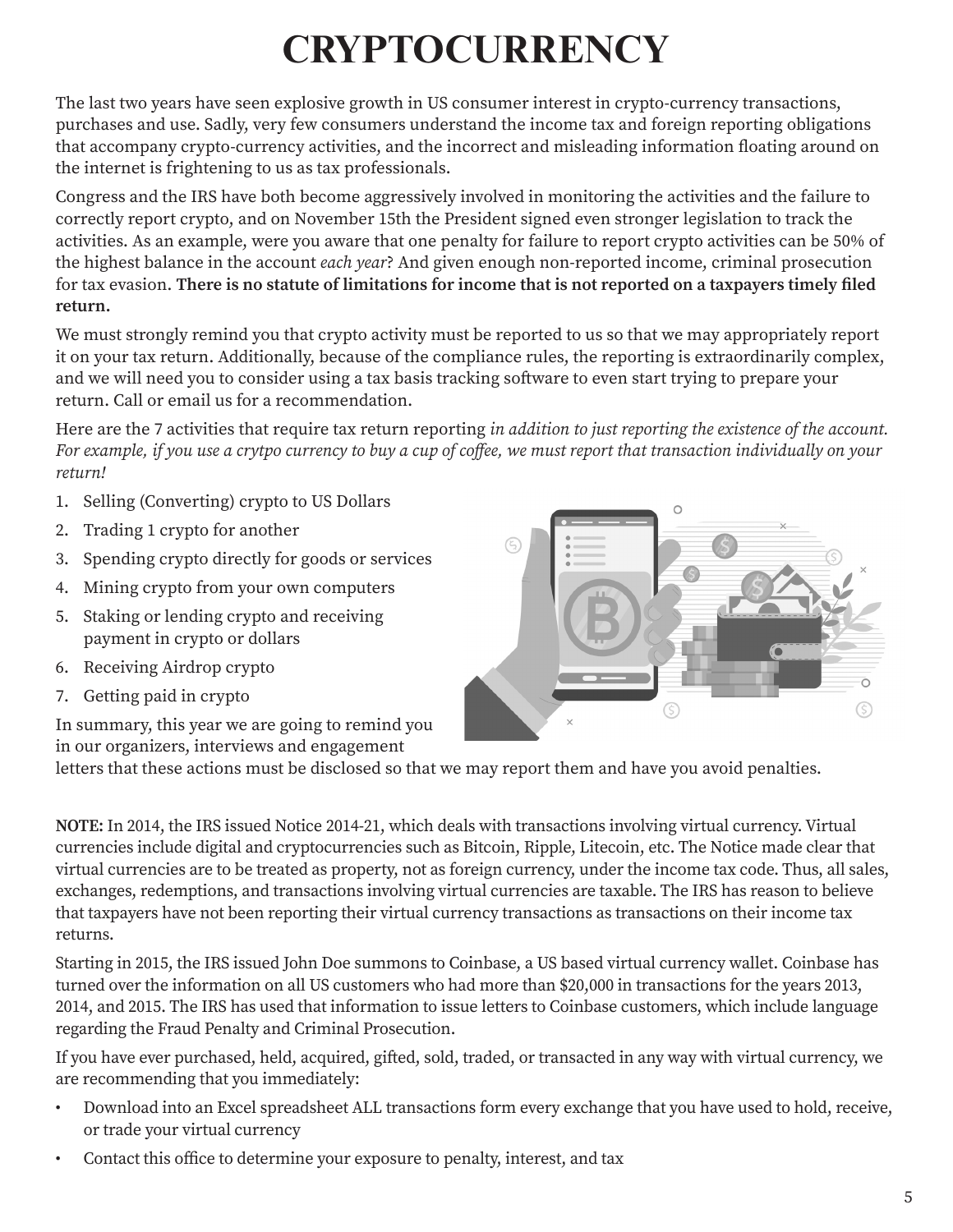## **BUSINESS AND TAX NEWS**

## *COVID-19 Qualified Disaster Relief Payments*

Section 139 of the IRS Code excludes from a taxpayer's gross income certain payments by employers to employees to reimburse or pay them for expenses related to a qualified disaster. The 2020 disaster determination is still in place and allows employers to reimburse their employees for costs incurred due to covid related expenses, such as masks, PPE, testing, and vaccinations. In addition, employers can pay for other disaster related expenses, such as the increased costs due to economic shortages, i.e. fuel and food. An example of a possible email to employees to explain this relief payment can be seen below, however please contact your tax preparer to discuss your specific situation.

"In March of 2020, President Trump declared a national disaster as a result of the COVID-19 pandemic. The Presidentially declared disaster is still in effect today. You have all experienced and are continuing to experience incredibly increased housing, food and gas costs, as well as schooling issues. We have decided to try to help in some small way. One of the provisions of the IRS is a rule allowing an employer to make a tax-free disaster relief payment to employees. This morning I have written each family a \$XXXX check that will be lying on your desk as our attempt to reduce your increased costs. You do not pay tax on it and it will not show up on your W-2."

### *2022 Updates in Federal Penalties for late W-2 & 1099s*

Days Late Expected Penalty

| Up to<br>30 days       | \$50/return \$55,500 max \$206,000 small business                                                 |
|------------------------|---------------------------------------------------------------------------------------------------|
|                        |                                                                                                   |
| 31 days -<br>July 31st | \$110/return \$1,766,000 max \$588,500 small business                                             |
|                        |                                                                                                   |
| August 1st -<br>later  | \$208/return \$3,532,500 max \$1,177,500 small business<br>\$580/return for intentional disregard |

If you're wondering whether to send out those 1099's this year or not, take a look at these penalties. If you get audited, this is what you'll be paying!

### *New state minimum wage as of Jan. 1, 2022*

Minnesota's minimum-wage rates will be adjusted for inflation beginning Jan. 1, 2022, to \$10.33 an hour for large employers and \$8.42 an hour for other state



minimum wages.

**Minimum-wage rates as of Jan. 1, 2022**

The following are Minnesota's minimum-wage rates as of Jan. 1, 2022:

- Large employers must pay at least \$10.33 an hour when the employer's annual gross revenues are \$500,000 or more.
- Small employers must pay at least \$8.42 an hour when the employer's annual gross revenues are less than \$500,000.
- The training wage rate, at least \$8.42 an hour, may be paid to employees younger than 20 years of age for the first 90 consecutive days of employment.
- The youth wage rate, at least \$8.42 an hour, may be paid to employees younger than 18 years of age.

#### **Why the state minimum wage is increasing**

Under Minnesota law, the commissioner of the Department of Labor and Industry is required to determine and announce the inflation-adjusted minimum-wage rate each year by Aug. 31. This past year, the change in the price index used for this purpose was an increase of 2.5%. (MN Department of Labor and Industry)

## **Period Rates in cents per mile Business Charity Medical Moving** 2022 58.5 18 14 2021 56 14 16 2020 57.5 14 17

### **Standard Mileage Rates**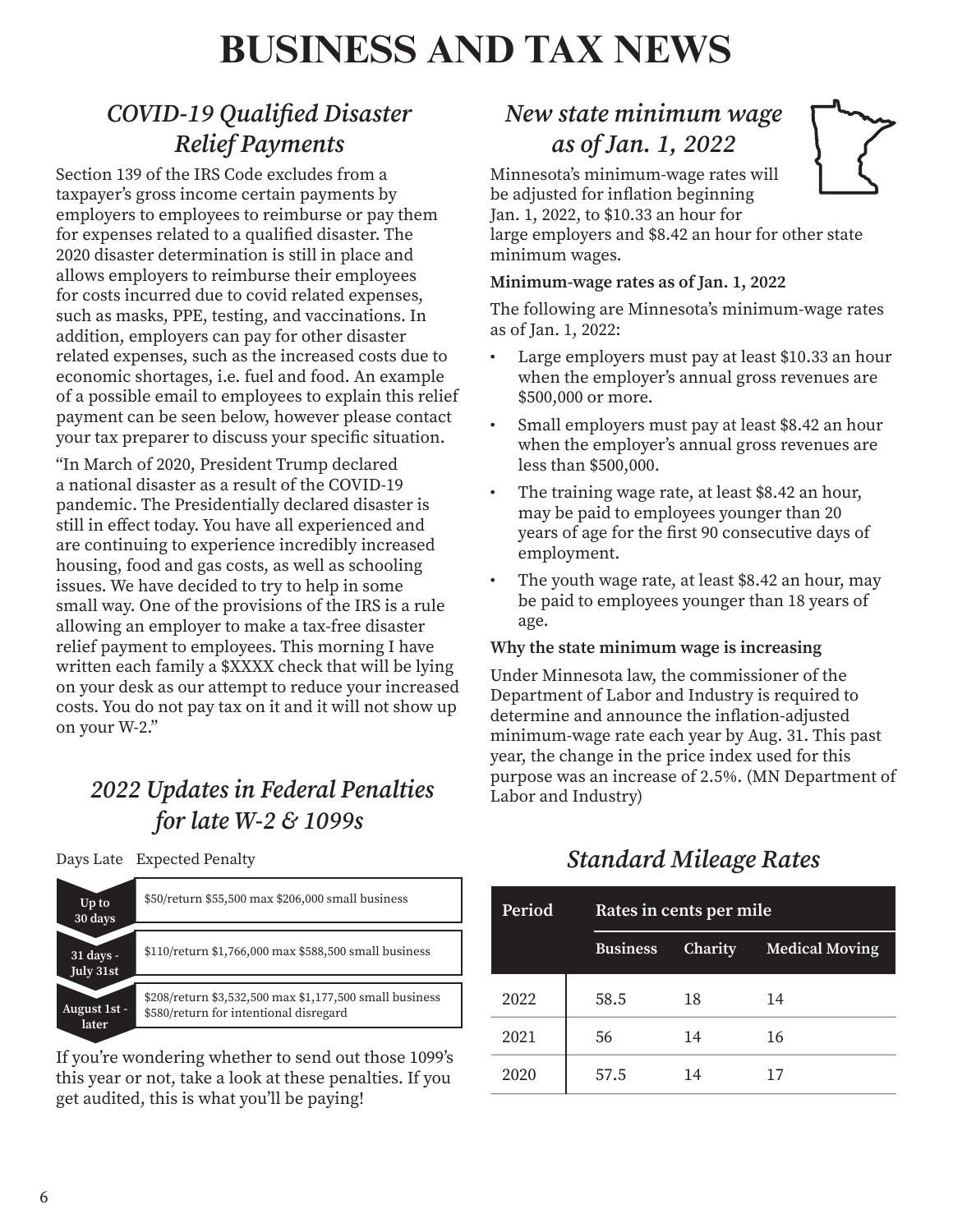## **BUSINESS AND TAX NEWS**

Due to the multitude of retroactive law changes during the past year, it is more important than ever that your tax preparer see any correspondence you have received from the federal or state government. IRS and MN Revenue have automatically corrected many returns for unemployment changes, and unfortunately, they are not always accurate. Please be sure to provide us with all documentation of additional tax refunds, advance payments, or additional taxes paid.

### *Minnesota Unemployment Tax Increases*



On December 15th, 2021, Minnesota employers should have received a letter from MNUI detailing their 2022

MNUI Tax Rate. There have been some changes and increases to these rates from last year, so we thought we would highlight a few of those.

- The Base Tax Rate has increased from .10% to .50%
- There is an Additional Assessment Tax of 14.00% of your UI Tax Rate
- Federal Loan Interest Assessment: 1.80% of UI Rate, down from 4.0% in 2021
- Workforce Development Assessment: 0.10% of your quarterly taxable wages

### *Optional Per Diem Rates*

The IRS has provided optional per diem allowances for lodging, meals, and incidental expenses (M&IE) while traveling for business and away from home. These are calculated using a high-low method based on the locality visited. The 2021 and 2022 daily rate is \$292 and \$296, respectively, for travel to any "highcost locality", which includes a \$71 (2021), and \$74 (2022) M&IE component as well as \$221 (2021) and \$222 (2022) for lodging.

The 2021 and 2022 daily rates for travel to a "low-cost locality" are \$198 and \$202, respectively. This includes a \$61 (2021) and \$64 (2022) M&IE and \$138 (2021/2022) for lodging. The rates for both years are effective for allowances paid to an employee on or after October 1, 2020/2021 for travel away from home on or after October 1, 2020/2021, respectively.

The special M&IE rate for the transportation industry is \$69 per day in the continental US and \$74 per day outside the continental US.

### *IRS provides guidance on per diem rates and the temporary 100% deduction for food or beverages from restaurants*

On November 16th, the Internal Revenue Service issued Notice 2021-63 to make clear how the temporary 100% business deduction for food or beverages from restaurants applies to taxpayers properly applying the rules of Revenue Procedure 2019-48 for using per diem rates.

Previously, the IRS issued Notice 2021-25 providing guidance under the Taxpayer Certainty and Disaster Relief Act of 2020, which added a temporary exception to the 50% limit on the amount that businesses may deduct for food or beverages. The temporary exception allows a 100% deduction for food or beverages purchased from restaurants, as long as the expense is paid or incurred in 2021 or 2022. (IRS.gov)

In general, a taxpayer can choose to use the per diem rate to substantiate a deduction for the cost of a meal as an ordinary and necessary business expense while traveling away from home. IRC section 274(n) limits a deduction for business meals to 50% of the cost. When the per diem rate is used to substantiate the cost of a meal, the taxpayer is allowed to deduct 50% of such per diem rate as the deduction for the business meal.

The Consolidated Appropriations Act, 2021, added IRC section 274 to the IRS Code which provides a temporary exception to the 50% limitation for *business meals provided by a restaurant*. Effective for expenses paid or incurred after December 31, 2020 and before January 1, 2023, food or beverages provided by a restaurant are 100% deductible provide the meal is otherwise deductible as a business meal. (TheTaxBookNews)

(Minnesota Association of Public Accountants)